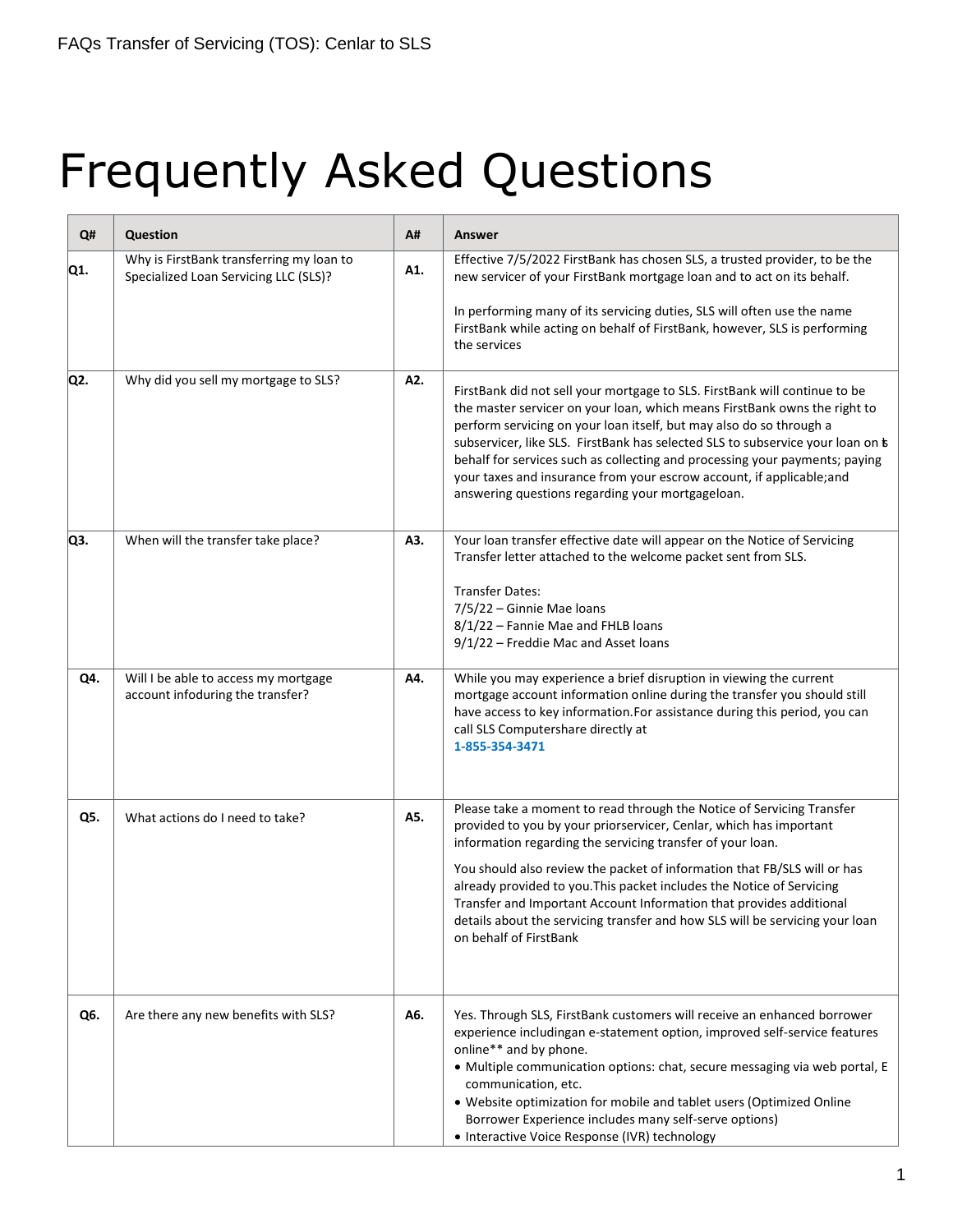| Q#   | Question                                                                                                                                                | A#   | <b>Answer</b>                                                                                                                                                                                                                                                                                                                                                                                                                                                                                                                                                                   |
|------|---------------------------------------------------------------------------------------------------------------------------------------------------------|------|---------------------------------------------------------------------------------------------------------------------------------------------------------------------------------------------------------------------------------------------------------------------------------------------------------------------------------------------------------------------------------------------------------------------------------------------------------------------------------------------------------------------------------------------------------------------------------|
| Q7.  | Will my mortgage payment history be<br>transferred?                                                                                                     | A7.  | Yes. Your mortgage payment history willautomatically be transferred to<br>FirstBank /SLS Computershare and willbe available by phone at 1-855-354-<br>3471 or you may request by mail at:                                                                                                                                                                                                                                                                                                                                                                                       |
|      |                                                                                                                                                         |      | FirstBank, serviced by Specialized Loan Servicing LLC<br>Customer Care Department 6200 S. Quebec St., Ste 300<br>Greenwood Village, CO 80111                                                                                                                                                                                                                                                                                                                                                                                                                                    |
|      |                                                                                                                                                         |      | Your current payment history with SLS Computershare willbe available<br>online on https://FirstBank.servicingloans.com                                                                                                                                                                                                                                                                                                                                                                                                                                                          |
| Q8.  | Will the transfer affect my mortgage loan<br>terms?                                                                                                     | A8.  | No. The transfer of servicing of your mortgage loanwill not affect the terms<br>of your loan.                                                                                                                                                                                                                                                                                                                                                                                                                                                                                   |
| Q9.  | Will the transfer affect my credit report?                                                                                                              | A9.  | No. We will not report to the credit bureaus for thefirst 60 days following<br>the transfer of your loan.                                                                                                                                                                                                                                                                                                                                                                                                                                                                       |
|      |                                                                                                                                                         |      | After 60 days, SLS will begin regular credit reporting in accordance with the<br>terms of your loanagreement.                                                                                                                                                                                                                                                                                                                                                                                                                                                                   |
| Q10. | My tax and insurance payments were made by<br>myprevious servicer. Will SLS continue to make<br>these payments on my behalf?                            | A10. | Yes. If you currently have escrow funds held for the payment of your taxes,<br>property and/or flood insurance premiums, FB/SLS Computershare will<br>continue collecting these funds and making those paymentsfor you.                                                                                                                                                                                                                                                                                                                                                         |
| Q11. | I was in the process of modifying or deferring<br>my loan prior tothe transfer of my loan. Will<br>my loss mitigation transfer to SLS<br>Computershare? | A11. | Yes. If your loan modification or deferral was completed priorto the<br>transfer, the completed modification/deferral will transfer to SLS.<br>If an evaluation of a loss mitigation option is in process, such evaluation<br>will continue and SLS will work to completethe evaluation and provide<br>you with a response.<br>If a borrower assistance application was pending prior to the transfer, SLS<br>will work with Cenlar to ensure that they have all documents that you<br>previously provided and will request any additionaldocumentation                         |
| Q12. | I sent my payment to FirstBank/Cenlar. Will<br>my payment automatically be forwarded to<br>FB/SLS?                                                      | A12. | necessary to complete the application from you.<br>The previous servicer will forward payments to SLS for 60days<br>following the transfer of service date.<br>SLS will apply the payment received to your loan balance.<br>If your payment was received on time orbefore the payment due date,<br>you will not be assessed a late fee by SLS upon their receipt of the<br>forwarded payment.<br>Please be aware that after 60 days of your loantransfer date, the<br>previous servicer may no longer forward your payment to SLS, which<br>could cause yourpayment to be late. |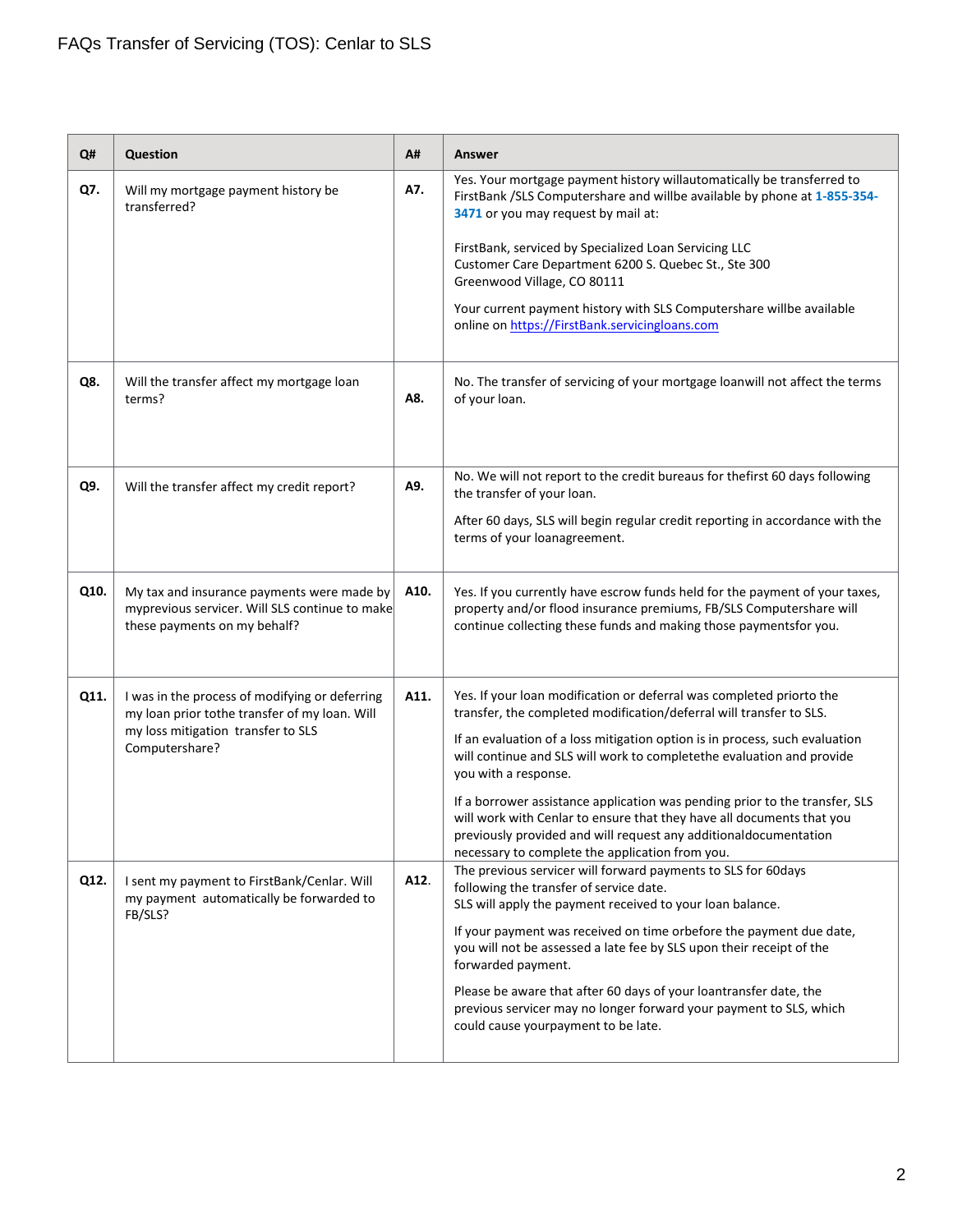| Q#   | <b>Question</b>                                                                                                                                                                 | A#   | Answer                                                                                                                                                                                                                                                                                                                                                                                                                                                                                                                                                                                                                                                                                                                                                                                                                                                                                                                                                                                                                                                                                                             |
|------|---------------------------------------------------------------------------------------------------------------------------------------------------------------------------------|------|--------------------------------------------------------------------------------------------------------------------------------------------------------------------------------------------------------------------------------------------------------------------------------------------------------------------------------------------------------------------------------------------------------------------------------------------------------------------------------------------------------------------------------------------------------------------------------------------------------------------------------------------------------------------------------------------------------------------------------------------------------------------------------------------------------------------------------------------------------------------------------------------------------------------------------------------------------------------------------------------------------------------------------------------------------------------------------------------------------------------|
| Q13. | Do I need to contact my insurance company?                                                                                                                                      | A13. | No. SLS will contact your insurance company and change the mortgagee<br>clause to theupdated address and contact information on your behalf.                                                                                                                                                                                                                                                                                                                                                                                                                                                                                                                                                                                                                                                                                                                                                                                                                                                                                                                                                                       |
| Q14. | I am in the process of selling or refinancing my<br>home and am closing during the transfer time<br>period. Will my loan be affected and how can I<br>geta payoff amount?       | A14. | Your loan application will not be affected. You canrequest a written payoff<br>quote online at https://FirstBank.servicingloans.com or by calling 1-855-<br>354-3471                                                                                                                                                                                                                                                                                                                                                                                                                                                                                                                                                                                                                                                                                                                                                                                                                                                                                                                                               |
| Q15. | If I'm currently making my mortgage payments<br>through an online service, third-party bill pay<br>service or other bill pay service, will I need to<br>update any information? | A15. | Yes. The payee information will need to be changed to the following<br>payment address effective as of your loan servicing transfer date:<br>FirstBank c/o Specialized Loan Servicing<br>Attn: Remittance Acceptance<br>P.O. Box 60535, Ste 300<br>City of Industry, CA 91716-0535                                                                                                                                                                                                                                                                                                                                                                                                                                                                                                                                                                                                                                                                                                                                                                                                                                 |
| Q16. | If I have automatic payments set up, will it<br>automatically transfer over?                                                                                                    | A16. | If you are currently participating in an autopay program for monthly<br>recurring automatic drafts, theautopay service will transfer to SLS, unless<br>you have otherwise been notified by FirstBank or SLS.                                                                                                                                                                                                                                                                                                                                                                                                                                                                                                                                                                                                                                                                                                                                                                                                                                                                                                       |
| Q17. | How do I set up automatic payments withSLS?                                                                                                                                     | A17. | If you do not currently have automatic payments, you can enroll in this<br>service by going to https://FirstBank.servicingloans.com.<br>To set up your automatic payments:<br>Go to website and log in or set up your online account.<br>1.<br>Select "Manage Payments" and follow the prompts to set up your ACH<br>2.<br>payments.<br>You can also call 1-855-354-3471 for instructions<br>Note: Until you are notified in writing of when your automatic<br>payments will begin, please mail a check for your monthly payment to<br>the paymentaddress provided in the Notice of Servicing Transfer.<br>AutoPay requests are typicallycompleted in 45 days.<br>If you are already participating in an automatic payment service, your<br>monthly recurring automatic drafts will transfer to SLS, unless you have<br>been otherwise notified in writing that your AutoPay service will not<br>transfer. Please see the above information on how to enroll in AutoPay or<br>see the Automatic Drafts section of the "Important Account Information"<br>enclosed with yourwelcome letter for further information. |
| Q18. | Will I be receiving statements for my mortgage<br>loan?                                                                                                                         | A18. | Yes, you will be receiving a monthly billing statement every month                                                                                                                                                                                                                                                                                                                                                                                                                                                                                                                                                                                                                                                                                                                                                                                                                                                                                                                                                                                                                                                 |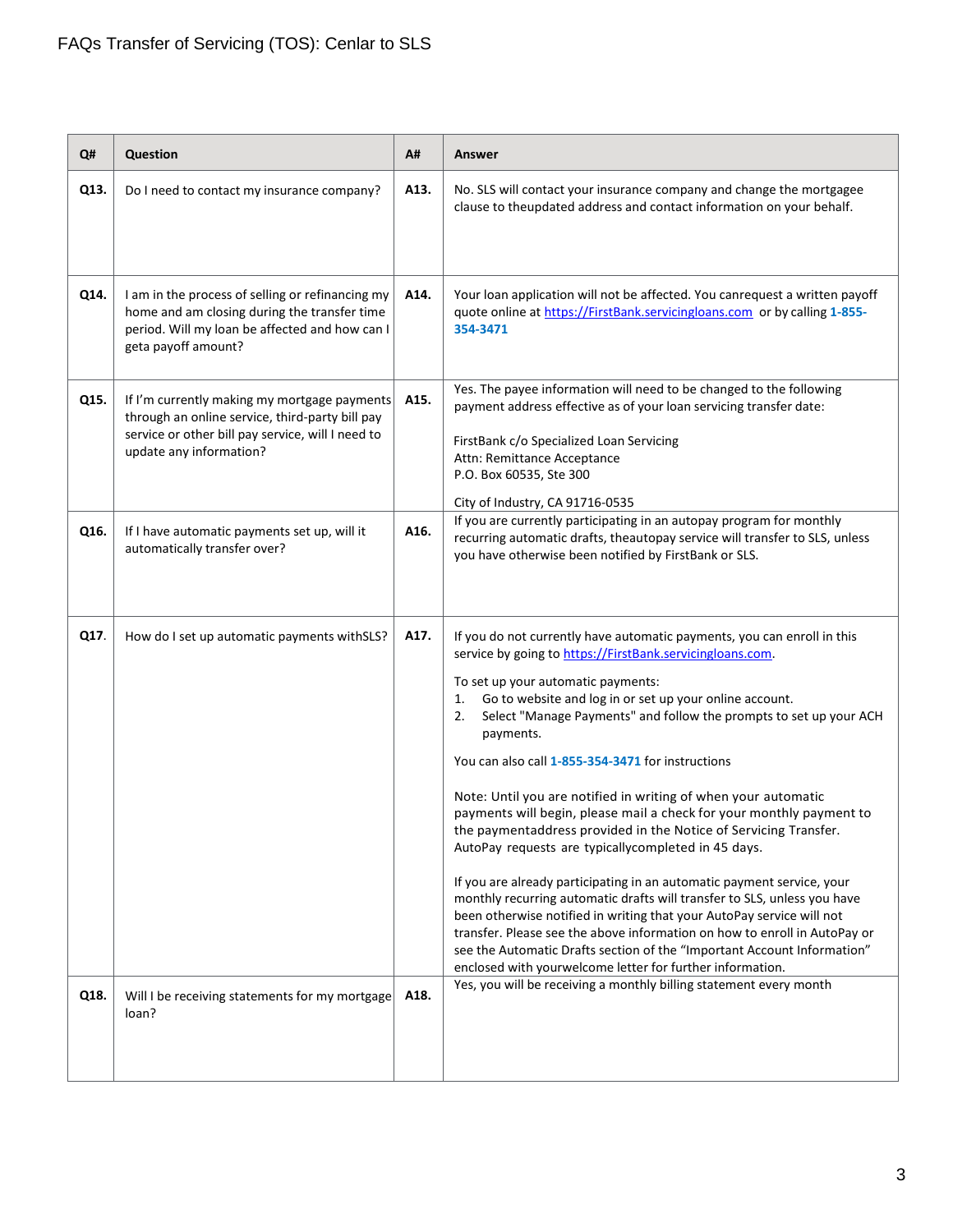| Q#   | <b>Question</b>                     | A#   | <b>Answer</b>                                                                                                                                          |
|------|-------------------------------------|------|--------------------------------------------------------------------------------------------------------------------------------------------------------|
| Q19. | When is my payment due              | A19. | Payment dates will NOT be changing. Payments are due and payable by<br>the Payment Due Date.                                                           |
|      |                                     |      |                                                                                                                                                        |
|      |                                     |      |                                                                                                                                                        |
| Q20. |                                     | A20. | Refer to the payment information on the notice of Servicing transfer                                                                                   |
|      | Where do I send my payments (mail)? |      | Remove your coupon from the bottom of your loan statement and send it                                                                                  |
|      |                                     |      | along with your check or money order to the address shown on the coupon or                                                                             |
|      |                                     |      | below:                                                                                                                                                 |
|      |                                     |      | Make payable to:                                                                                                                                       |
|      |                                     |      | FirstBank                                                                                                                                              |
|      |                                     |      | c/o Specialized Loan Servicing<br>P.O. Box 60535                                                                                                       |
|      |                                     |      | City of Industry, CA 91716-0535                                                                                                                        |
|      |                                     |      |                                                                                                                                                        |
|      |                                     |      | <b>DO NOT SEND CASH.</b><br>1.                                                                                                                         |
|      |                                     |      | 2.<br>DO NOT SEND Correspondence with your payment. Correspondence goes<br>to the following address:                                                   |
|      |                                     |      | FirstBank c/o SLS                                                                                                                                      |
|      |                                     |      | P.O. Box 630147                                                                                                                                        |
|      |                                     |      | Littleton, CO 80163-0147<br>When sending your monthly payment via overnight carrier, express or<br>Β.                                                  |
|      |                                     |      | certified mail, or if sending a principal payment only, please use the                                                                                 |
|      |                                     |      | following address:                                                                                                                                     |
|      |                                     |      | FirstBank, c/o SLS<br><b>Customer Care Department</b>                                                                                                  |
|      |                                     |      | 6200 S. Quebec St., Ste 300                                                                                                                            |
|      |                                     |      | Greenwood Village, CO 80111<br>855-354-3471                                                                                                            |
|      |                                     |      |                                                                                                                                                        |
|      |                                     |      | When sending principal payment only, please remember to indicate "principal                                                                            |
|      |                                     |      | only" along with your loan number in the memo section of your check. PLEASE<br>NOTE: Additional principal payments can only be mad with, or after your |
|      |                                     |      | current month's payments. NO principal payments can be applied to loans                                                                                |
|      |                                     |      | that are not current.                                                                                                                                  |
|      |                                     |      | FirstBank does NOT accept partial payments and any amount received less                                                                                |
|      |                                     |      | than full amount due will be returned to the remitter.<br>To make a one-time payment, please                                                           |
| Q21  | Can I make my payments online?      | A21. | log in to your account or register a new                                                                                                               |
|      |                                     |      | account by visiting<br>https://FirstBank.servicingloans.com                                                                                            |
|      |                                     |      | You will need your E-mail, Loan Number or SSN and your property zip code.                                                                              |
|      |                                     |      | Payments made during business hours are posted the same day and may also                                                                               |
|      |                                     |      | be withdrawn. Please note that debit cards and credit cards are not accepted                                                                           |